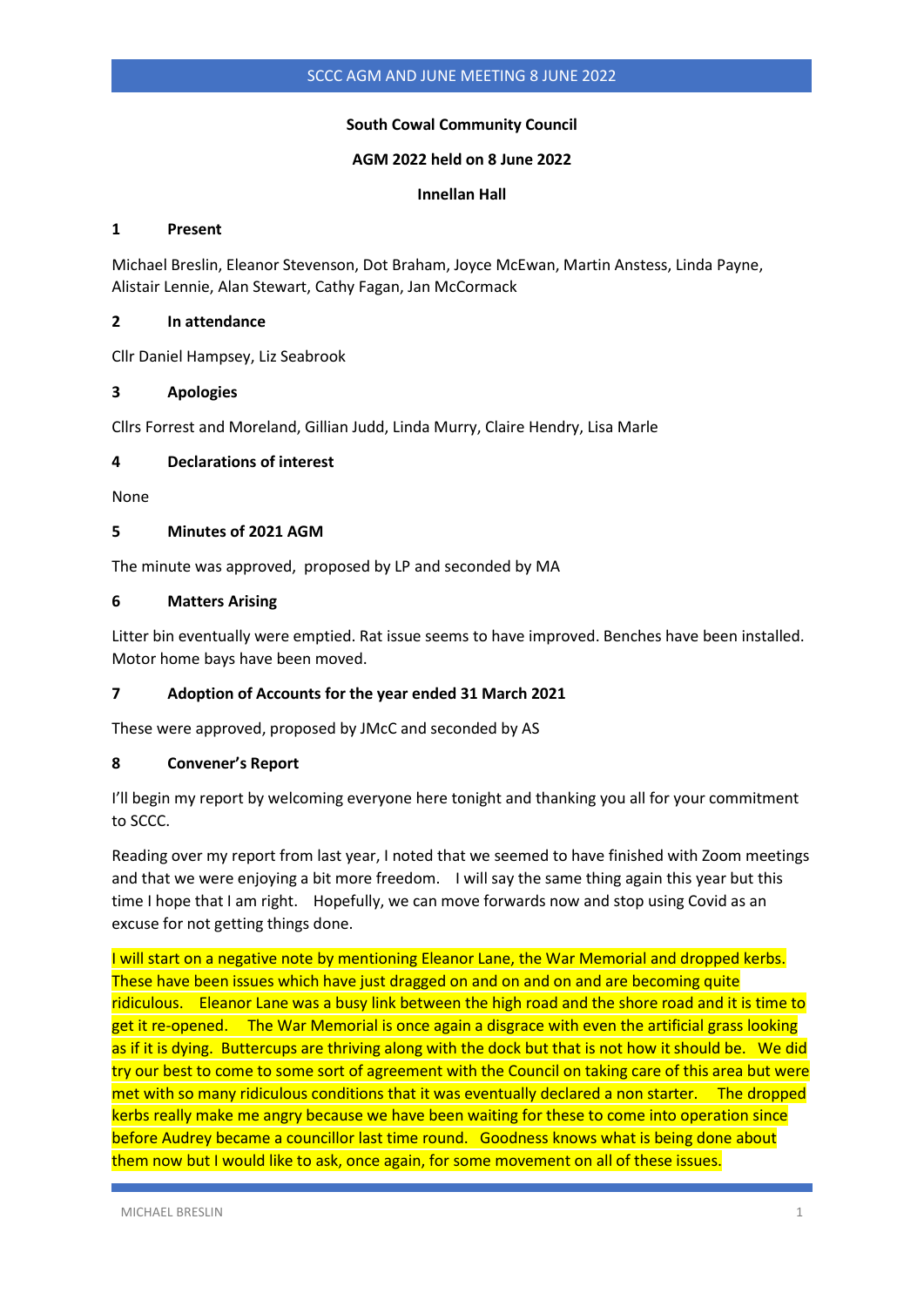I will also mention the bus service as a negative issue and one which will be pursued again over the next few months. The Pingo bus is no doubt useful to some but continues to run around empty and does not replace the bus service to the high road no matter how much the Council thinks it does or wants it to. It would be a simple step to reinstate the two buses a day which use the high road so we will keep this on our radar.

There have been positive results though as well this year. The Pier was eventually repaired and we finally managed to do something with the Trim Trail Money by funding various projects run by Toward Sea Sports Club, the Tennis Club and Inspiring Innellan. The Police Reports consistently show that South Cowal is a safe place in which to live so long may that continue.

With the Burnamakiman Hydro money this year we opted to buy an air purifier for use in the Village Hall. The Hall is used by a large number of groups and the air purifier added an extra layer of protection. We hoped this would encourage people to come along and join in with activities. We will never know just how successful it was but it was welcomed and gave some confidence to Hall users. The remainder of the money from this source benefitted several projects and is a welcome annual source of income.

The SCCC website needed to be updated and good progress has been made with this although there are still some issues to be dealt with. Thank you to all who have helped to progress this.

Something which has taken up a lot of time recently involves proposed changes to the education system. This is still on-going but I would like to thank Michael and others involved for the amount of work he has done to simplify and clarify the amount of paperwork. This is an on-going issue which looks set to drag on for a while yet.

Elections for a new Community Council will take place later this year so perhaps this is a good time to thank all who have been involved with SCCC for the last few years. It is good to hear that so many will stand again for re-election but we are still looking for new people so keep asking around and encouraging people to stand for election. It's not party political and can even be interesting at times!!!

## **9 Co-option of members**

None

## **10 Election of Office Bearers**

**Convener** Eleanor Stevenson, proposed by MB and seconded by AS.

**Treasurer** Joyce McEwan proposed by ES and seconded by LP.

**Secretary** Michael Breslin proposed by ES and seconded by JMCc.

The office bearers are in from this AGM to the elections in Autumn 2022.

## **11 AOCB**

MB referred to the convener's report and the fact roads and amenity services came up so often. It was clear this was a very badly managed department. AL suggested a coordinated approach by all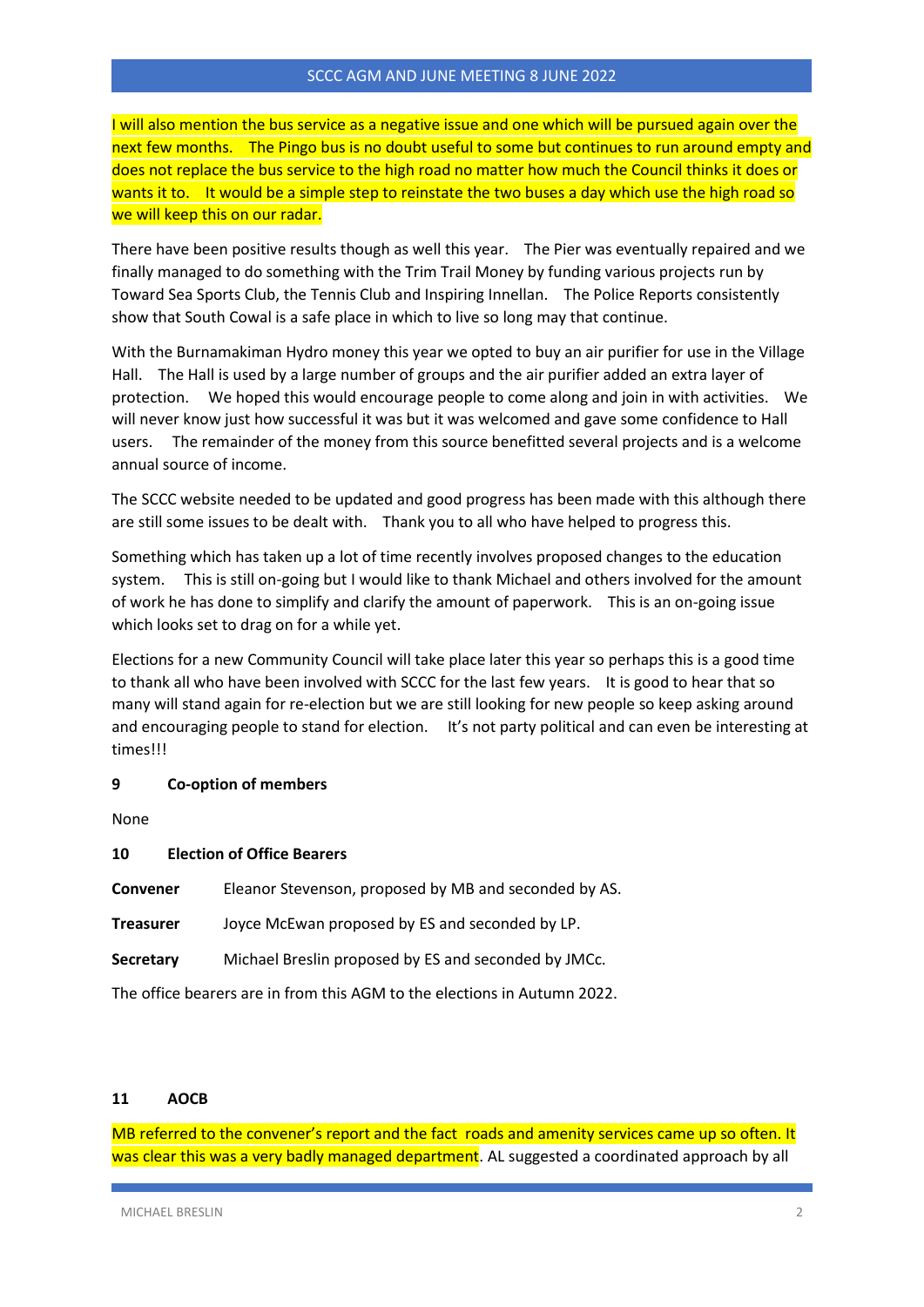## SCCC AGM AND JUNE MEETING 8 JUNE 2022

community councils was needed. MB to ask Melissa in the council for caucus groups to be reinstated.

### **End of AGM**

### **Items 1 to 4 above extended to the business meeting.**

#### **5 Minutes of last meeting held on 13 April 2022**

Proposed by AL and seconded by JMcE

#### **6 Matters arising**

Pupil standing on school bus not progressed. Talk of recycling yard being told to take more material, ie to accept materials they have in the past rejected. Bus stop at foot of Royal Brae, sign not yet installed. Eleanor Lane not attended to. Chippings on road have been swept. Manhole cover at Knockamillie has been fixed. 1<sup>st</sup> aid kits have been checked. Inspiring Innellan events for the jubilee were well attended. Abandoned car near Gill Judd's house has been removed.

### **7 Police Report**

Noted

## **8 Community Council Elections**

Each member needs to consider who they could encourage to be a community councillor and it was agreed to advertise and ask the paper for some editorial space. A big push was needed to ensure we get enough members for the elections.

#### **9 Planning, plus Holiday Homes issue.**

MB and AS explained some of the issues round holiday lets. The council figure of c 2,300 was almost certainly an underestimate. There may well be people letting properties where they pay council tax, unlike a registered holiday let, but that raises questions over insurance and other matters. More work will be done and a brief paper sent to the CC for the August meeting.

#### **10 Investing in Communities Funds**

No proposals were forthcoming.

# **11 Bus Services**